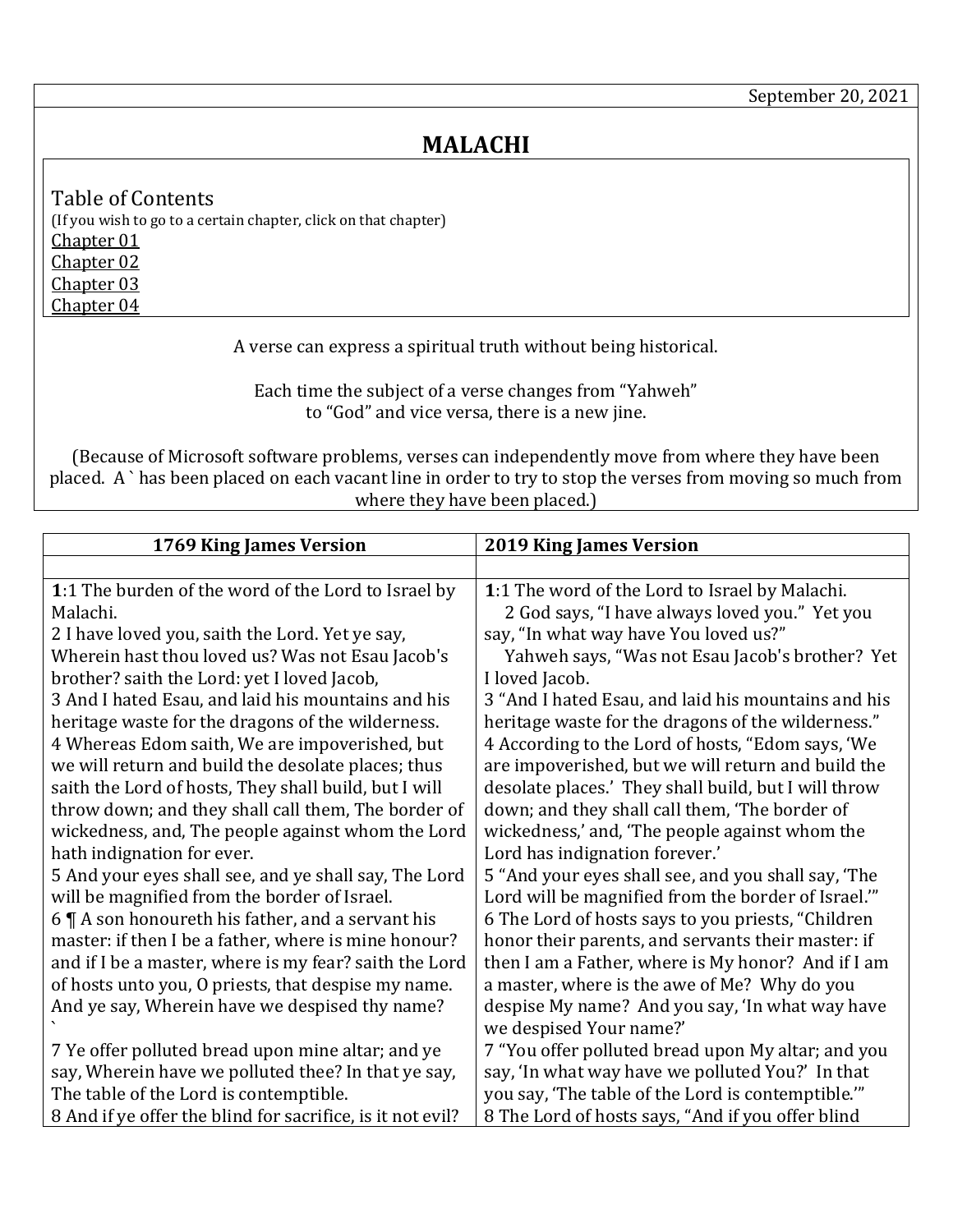<span id="page-1-0"></span>

| and if ye offer the lame and sick, is it not evil? offer<br>it now unto thy governor; will he be pleased with<br>thee, or accept thy person? saith the Lord of hosts.<br>9 And now, I pray you, beseech God that he will be<br>gracious unto us: this hath been by your means: will<br>he regard your persons? saith the Lord of hosts.<br>10 Who is there even among you that would shut<br>the doors for nought? neither do ye kindle fire on<br>mine altar for nought. I have no pleasure in you,<br>saith the Lord of hosts, neither will I accept an<br>offering at your hand.<br>11 For from the rising of the sun even unto the<br>going down of the same my name shall be great<br>among the Gentiles; and in every place incense shall<br>be offered unto my name, and a pure offering: for<br>my name shall be great among the heathen, saith<br>the Lord of hosts.<br>12   But ye have profaned it, in that ye say, The<br>table of the Lord is polluted; and the fruit thereof,<br>even his meat, is contemptible.<br>13 Ye said also, Behold, what a weariness is it! and<br>ye have snuffed at it, saith the Lord of hosts; and ye<br>brought that which was torn, and the lame, and the<br>sick; thus ye brought an offering: should I accept<br>this of your hand? saith the Lord.<br>14 But cursed be the deceiver, which hath in his<br>flock a male, and voweth, and sacrificeth unto the<br>Lord a corrupt thing: for I am a great King, saith the<br>Lord of hosts, and my name is dreadful among the<br>heathen. | animals as your sacrifice, is it not evil? And if you<br>offer the lame and sick to Me, is it not evil? If you<br>offer it now to your governor, will he be pleased<br>with you, or honor your offering?<br>9 "Implore God that He will be gracious to you. But<br>because of your offerings, will He do so?"<br>10 The Lord of hosts says, "Who is there among you<br>that would shut the doors to prohibit vain worship,<br>to prohibit kindling fire on My altar for nothing. I<br>have no pleasure in you; neither will I accept an<br>offering from your hand."<br>11 The Lord of hosts says, "From the rising of the<br>sun even to the going down of the sun, My name<br>shall be great among the Gentiles. And in every<br>place incense shall be offered to My name and a<br>pure offering, for My name shall be great among the<br>heathen.<br>12 "But you have profaned My name, in that you<br>say, 'The table of the Lord is polluted, and the food<br>offered on the table is contemptible."<br>13 The Lord of hosts says, "You also said, 'Behold,<br>what a weariness is all this!' And you have turned<br>up your nose at making offerings to me. And you<br>brought that which was torn, and the lame, and the<br>sick as offerings. Should I accept these from you?<br>14 "But cursed is the deceiver, who has in his flock a<br>male, yet vows, and sacrifices to the Lord a corrupt<br>animal. For I am a great King, and My name is<br>feared among the heathen." |
|----------------------------------------------------------------------------------------------------------------------------------------------------------------------------------------------------------------------------------------------------------------------------------------------------------------------------------------------------------------------------------------------------------------------------------------------------------------------------------------------------------------------------------------------------------------------------------------------------------------------------------------------------------------------------------------------------------------------------------------------------------------------------------------------------------------------------------------------------------------------------------------------------------------------------------------------------------------------------------------------------------------------------------------------------------------------------------------------------------------------------------------------------------------------------------------------------------------------------------------------------------------------------------------------------------------------------------------------------------------------------------------------------------------------------------------------------------------------------------------------------------------------------------------|-----------------------------------------------------------------------------------------------------------------------------------------------------------------------------------------------------------------------------------------------------------------------------------------------------------------------------------------------------------------------------------------------------------------------------------------------------------------------------------------------------------------------------------------------------------------------------------------------------------------------------------------------------------------------------------------------------------------------------------------------------------------------------------------------------------------------------------------------------------------------------------------------------------------------------------------------------------------------------------------------------------------------------------------------------------------------------------------------------------------------------------------------------------------------------------------------------------------------------------------------------------------------------------------------------------------------------------------------------------------------------------------------------------------------------------------------------------------------------------------|
|                                                                                                                                                                                                                                                                                                                                                                                                                                                                                                                                                                                                                                                                                                                                                                                                                                                                                                                                                                                                                                                                                                                                                                                                                                                                                                                                                                                                                                                                                                                                        |                                                                                                                                                                                                                                                                                                                                                                                                                                                                                                                                                                                                                                                                                                                                                                                                                                                                                                                                                                                                                                                                                                                                                                                                                                                                                                                                                                                                                                                                                         |
| 2:1 And now, 0 ye priests, this commandment is for<br>you.<br>2 If ye will not hear, and if ye will not lay it to heart,<br>to give glory unto my name, saith the Lord of hosts,<br>I will even send a curse upon you, and I will curse<br>your blessings: yea, I have cursed them already,<br>because ye do not lay it to heart.<br>3 Behold, I will corrupt your seed, and spread dung<br>upon your faces, even the dung of your solemn<br>feasts; and one shall take you away with it.<br>4 And ye shall know that I have sent this                                                                                                                                                                                                                                                                                                                                                                                                                                                                                                                                                                                                                                                                                                                                                                                                                                                                                                                                                                                                 | 2:1 And now, you priests, this commandment is for<br>you.<br>2 The Lord of hosts says, "If you will not hear, and if<br>you do not determine in your heart, to give glory to<br>My name, I will send a curse upon you. And I will<br>curse your blessings: yes, I have cursed them<br>already, because you have not determined to do so<br>in your heart.<br>3 "Behold, I will corrupt your children and spread<br>dung upon your faces, even the dung of your solemn<br>feasts; and one shall take you away with it."<br>4 The Lord of hosts says, "And you shall know that I                                                                                                                                                                                                                                                                                                                                                                                                                                                                                                                                                                                                                                                                                                                                                                                                                                                                                                          |
| commandment unto you, that my covenant might be<br>with Levi, saith the Lord of hosts.                                                                                                                                                                                                                                                                                                                                                                                                                                                                                                                                                                                                                                                                                                                                                                                                                                                                                                                                                                                                                                                                                                                                                                                                                                                                                                                                                                                                                                                 | have sent this commandment to you so that My<br>covenant might be with Levi your ancestor.                                                                                                                                                                                                                                                                                                                                                                                                                                                                                                                                                                                                                                                                                                                                                                                                                                                                                                                                                                                                                                                                                                                                                                                                                                                                                                                                                                                              |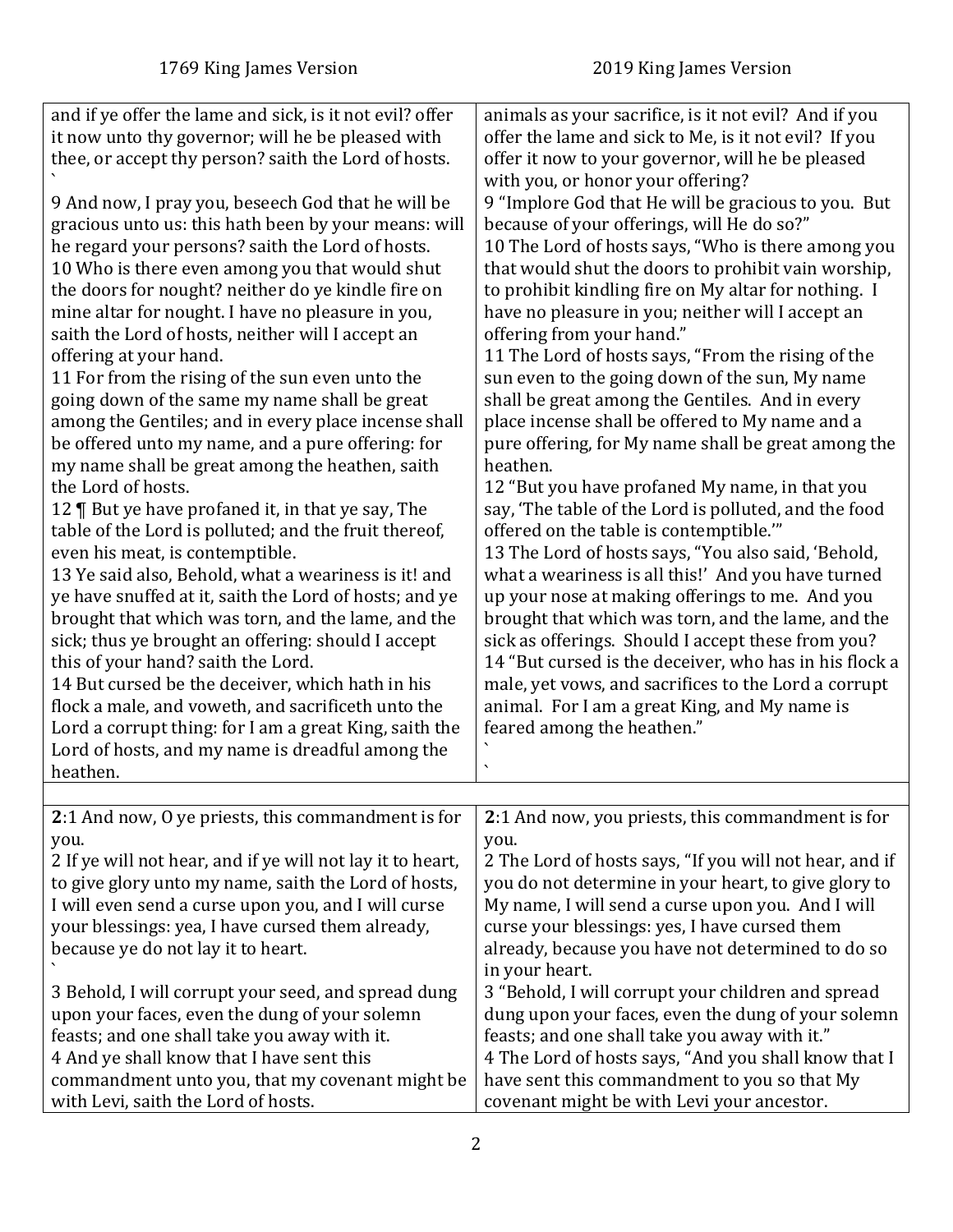| 5 My covenant was with him of life and peace; and I        | 5 "My covenant was of life and peace with him, and I                 |
|------------------------------------------------------------|----------------------------------------------------------------------|
| gave them to him for the fear wherewith he feared          | gave them to him because of his awe of Me and his                    |
| me, and was afraid before my name.                         | awe for My name.                                                     |
| 6 The law of truth was in Levi's mouth, and iniquity       | 6 "The law of truth was in Levi's mouth, and iniquity                |
| was not found in his lips; he walked with me in            | was not found in his lips; he walked with Me in                      |
| peace and equity, and turned many away from                | peace and equity and turned many away from                           |
| iniquity.                                                  | iniquity.                                                            |
| 7 For the priest's lips should keep knowledge, and         | 7 "For the priest's lips should keep knowledge, and                  |
| they should seek the law at his mouth: for he is the       | people should seek the law from him; for he is the                   |
| messenger of the Lord of hosts.                            | messenger of the Lord of hosts."                                     |
| 8 But ye are departed out of the way; ye have              | 8 The Lord of hosts says, "But you priests have                      |
| caused many to stumble at the law; ye have                 | departed out of the way; you have caused many to                     |
| corrupted the covenant of Levi, saith the Lord of          | stumble at the law. You have corrupted the                           |
| hosts.                                                     | covenant of Levi.                                                    |
| 9 Therefore have I also made you contemptible and          | 9 "Therefore, I have made you contemptible and                       |
| base before all the people, according as ye have not       | base before all the people, according as you have                    |
| kept my ways, but have been partial in the law.            | not kept My ways, but have been partial in the law."                 |
| 10 Have we not all one father? hath not one God            | 10 Malachi says, "Do not we all have one Father?                     |
| created us? why do we deal treacherously every             | Has not one God created us? Why do all people deal                   |
| man against his brother, by profaning the covenant         | treacherously against their neighbor by profaning                    |
| of our fathers?                                            | the covenant of our ancestors?                                       |
| 11   Judah hath dealt treacherously, and an                | 11 "Judah has dealt treacherously, and an                            |
| abomination is committed in Israel and in                  | abomination is committed in Israel and in                            |
| Jerusalem; for Judah hath profaned the holiness of         | Jerusalem. For Judah has profaned the holiness of                    |
| the Lord which he loved, and hath married the              | the Lord which he loved, and has married the                         |
| daughter of a strange god.                                 | daughter of a strange god.                                           |
| 12 The Lord will cut off the man that doeth this, the      | 12 "The Lord will cut off the person that does this,                 |
| master and the scholar, out of the tabernacles of          | the master and the scholar, out of the tabernacles of                |
| Jacob, and him that offereth an offering unto the          | Jacob, even if the person makes an offering to the                   |
| Lord of hosts.                                             | Lord of hosts.                                                       |
| 13 And this have ye done again, covering the altar of      | 13 "And this you have done again, covering the altar                 |
| the Lord with tears, with weeping, and with crying         | of the Lord with tears with weeping and with crying                  |
| out, insomuch that he regardeth not the offering any       | out, because He does not regard the offering                         |
| more, or receiveth it with good will at your hand.         | anymore. And He does not receive it with good will                   |
|                                                            | at your hand.                                                        |
| 14   Yet ye say, Wherefore? Because the Lord hath          | 14 "Yet you say, 'Why is this?' Because the Lord has                 |
| been witness between thee and the wife of thy              | been witness between you and the wife of your                        |
| youth, against whom thou hast dealt treacherously:         | youth, against whom you have dealt treacherously.                    |
| yet is she thy companion, and the wife of thy<br>covenant. | Yet she is your companion and the wife of your<br>covenant with God. |
| 15 And did not he make one? Yet had he the residue         | 15 "And did not He make you one, having some of                      |
| of the spirit. And wherefore one? That he might            | the spirit of God? He did this so that you would                     |
| seek a godly seed. Therefore take heed to your             | have Godly descendants. Therefore, take heed to                      |
| spirit, and let none deal treacherously against the        | your spirit, and let no one deal treacherously with                  |
| wife of his youth.                                         | the wife of his youth."                                              |
| 16 For the Lord, the God of Israel, saith that he          | 16 The Lord of hosts says, "I the Lord, the God of                   |
|                                                            |                                                                      |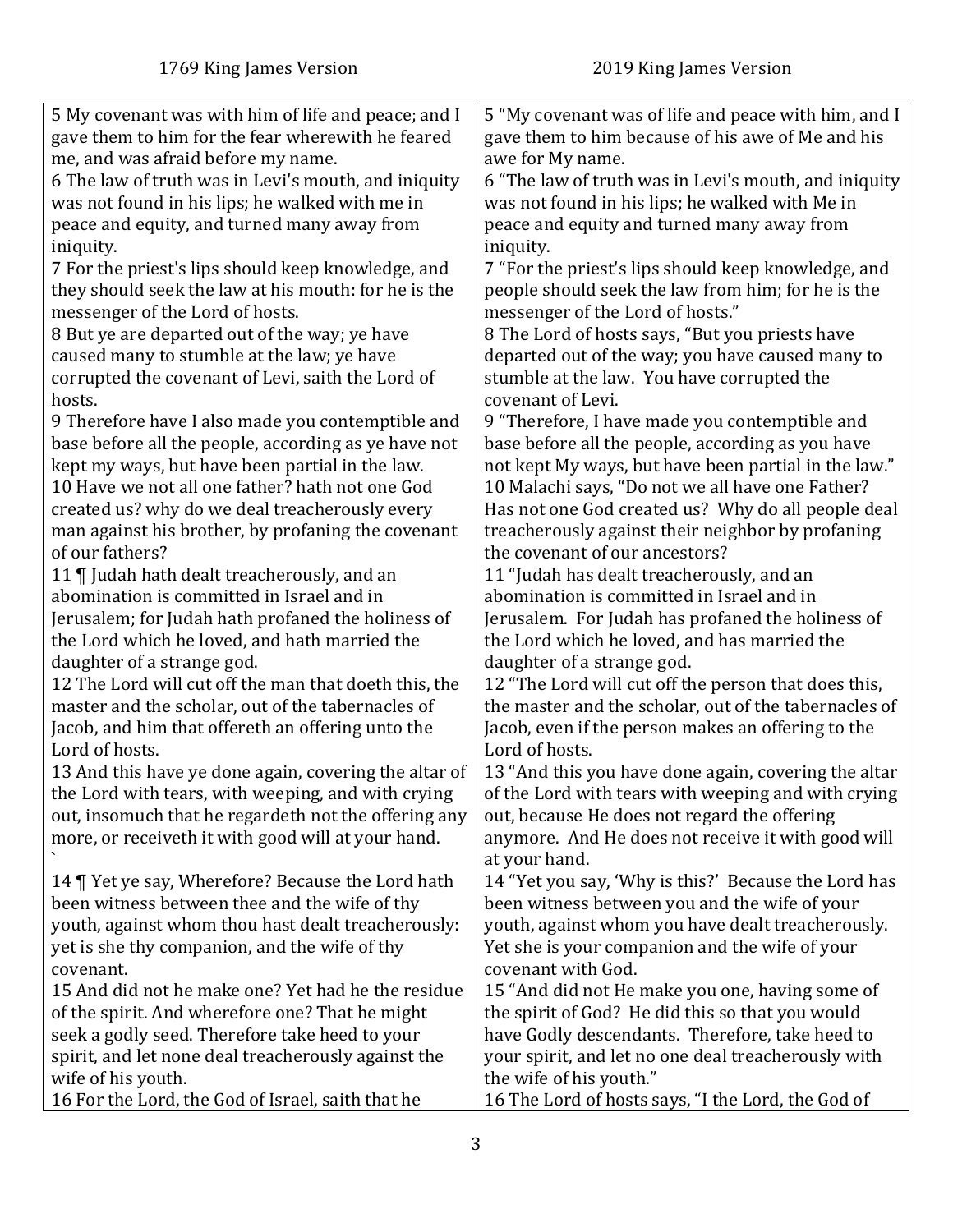<span id="page-3-0"></span>

| hateth putting away: for one covereth violence with                                                                                                                                                                                                                                                                                                                                                                                                                                                                                                                                                                                                                                                                                                                                                                                                                | Israel, hate divorce; for one covers violence with his                                                                                                                                                                                                                                                                                                                                                                                                                                                                                                                                                                                                                                                                                                                                                                                                                                              |
|--------------------------------------------------------------------------------------------------------------------------------------------------------------------------------------------------------------------------------------------------------------------------------------------------------------------------------------------------------------------------------------------------------------------------------------------------------------------------------------------------------------------------------------------------------------------------------------------------------------------------------------------------------------------------------------------------------------------------------------------------------------------------------------------------------------------------------------------------------------------|-----------------------------------------------------------------------------------------------------------------------------------------------------------------------------------------------------------------------------------------------------------------------------------------------------------------------------------------------------------------------------------------------------------------------------------------------------------------------------------------------------------------------------------------------------------------------------------------------------------------------------------------------------------------------------------------------------------------------------------------------------------------------------------------------------------------------------------------------------------------------------------------------------|
| his garment, saith the Lord of hosts: therefore take                                                                                                                                                                                                                                                                                                                                                                                                                                                                                                                                                                                                                                                                                                                                                                                                               | garment. Therefore, take heed to your spirit, that                                                                                                                                                                                                                                                                                                                                                                                                                                                                                                                                                                                                                                                                                                                                                                                                                                                  |
| heed to your spirit, that ye deal not treacherously.                                                                                                                                                                                                                                                                                                                                                                                                                                                                                                                                                                                                                                                                                                                                                                                                               | you do not deal treacherously."                                                                                                                                                                                                                                                                                                                                                                                                                                                                                                                                                                                                                                                                                                                                                                                                                                                                     |
| 17   Ye have wearied the Lord with your words. Yet                                                                                                                                                                                                                                                                                                                                                                                                                                                                                                                                                                                                                                                                                                                                                                                                                 | 17 Malachi says, "You have wearied the Lord with                                                                                                                                                                                                                                                                                                                                                                                                                                                                                                                                                                                                                                                                                                                                                                                                                                                    |
| ye say, Wherein have we wearied him? When ye                                                                                                                                                                                                                                                                                                                                                                                                                                                                                                                                                                                                                                                                                                                                                                                                                       | your words. Yet you say, 'In what way have we                                                                                                                                                                                                                                                                                                                                                                                                                                                                                                                                                                                                                                                                                                                                                                                                                                                       |
| say, Every one that doeth evil is good in the sight of                                                                                                                                                                                                                                                                                                                                                                                                                                                                                                                                                                                                                                                                                                                                                                                                             | wearied Him?' When you say, 'All those who                                                                                                                                                                                                                                                                                                                                                                                                                                                                                                                                                                                                                                                                                                                                                                                                                                                          |
| the Lord, and he delighteth in them; or, Where is the                                                                                                                                                                                                                                                                                                                                                                                                                                                                                                                                                                                                                                                                                                                                                                                                              | commit evil are good in the sight of the Lord, and He                                                                                                                                                                                                                                                                                                                                                                                                                                                                                                                                                                                                                                                                                                                                                                                                                                               |
| God of judgment?                                                                                                                                                                                                                                                                                                                                                                                                                                                                                                                                                                                                                                                                                                                                                                                                                                                   | delights in them,' or, 'Where is the God of justice?'"                                                                                                                                                                                                                                                                                                                                                                                                                                                                                                                                                                                                                                                                                                                                                                                                                                              |
|                                                                                                                                                                                                                                                                                                                                                                                                                                                                                                                                                                                                                                                                                                                                                                                                                                                                    |                                                                                                                                                                                                                                                                                                                                                                                                                                                                                                                                                                                                                                                                                                                                                                                                                                                                                                     |
| 3:1 Behold, I will send my messenger, and he shall<br>prepare the way before me: and the Lord, whom ye<br>seek, shall suddenly come to his temple, even the<br>messenger of the covenant, whom ye delight in:<br>behold, he shall come, saith the Lord of hosts.                                                                                                                                                                                                                                                                                                                                                                                                                                                                                                                                                                                                   | 3:1 God says, "Behold, I will send My messenger,<br>and the messenger shall prepare the way before Me;<br>and the LORD whom you seek shall suddenly come<br>to His temple. The messenger of the covenant,<br>whom you delight in: behold, this messenger will<br>come.                                                                                                                                                                                                                                                                                                                                                                                                                                                                                                                                                                                                                              |
| 2 But who may abide the day of his coming? and<br>who shall stand when he appeareth? for he is like a<br>refiner's fire, and like fullers' soap:<br>3 And he shall sit as a refiner and purifier of silver:<br>and he shall purify the sons of Levi, and purge them<br>as gold and silver, that they may offer unto the Lord<br>an offering in righteousness.<br>4 Then shall the offering of Judah and Jerusalem be<br>pleasant unto the Lord, as in the days of old, and as<br>in former years.<br>5 And I will come near to you to judgment; and I will<br>be a swift witness against the sorcerers, and against<br>the adulterers, and against false swearers, and<br>against those that oppress the hireling in his wages,<br>the widow, and the fatherless, and that turn aside<br>the stranger from his right, and fear not me, saith<br>the Lord of hosts. | 2 "But who may abide the day of the LORD's<br>coming? And who shall stand when He appears?<br>For He is like a refiner's fire, and like strong soap.<br>3 "And He shall sit as a refiner and purifier of silver.<br>And He shall purify the sons of Levi and purge them<br>as gold and silver so that they may offer to Me, God,<br>an offering in righteousness.<br>4 "Then the offering of Judah and Jerusalem shall be<br>pleasant to the Lord, like in the days of old, and like<br>in former years."<br>5 Yahweh says, "I will come near to you to<br>judgment. And I will be a swift witness against the<br>sorcerers, the adulterers, false swearers, against<br>those who oppress hired laborers by not giving<br>them all their wages, against those who take<br>advantage of the widow and the fatherless, and<br>those who turn aside foreigners from their right and<br>do not fear Me. |
| 6 For I am the Lord, I change not; therefore ye sons                                                                                                                                                                                                                                                                                                                                                                                                                                                                                                                                                                                                                                                                                                                                                                                                               | 6 "I am God; I do not change; therefore, you children                                                                                                                                                                                                                                                                                                                                                                                                                                                                                                                                                                                                                                                                                                                                                                                                                                               |
| of Jacob are not consumed.                                                                                                                                                                                                                                                                                                                                                                                                                                                                                                                                                                                                                                                                                                                                                                                                                                         | of Israel are not consumed."                                                                                                                                                                                                                                                                                                                                                                                                                                                                                                                                                                                                                                                                                                                                                                                                                                                                        |
| 7   Even from the days of your fathers ye are gone                                                                                                                                                                                                                                                                                                                                                                                                                                                                                                                                                                                                                                                                                                                                                                                                                 | 7 The Lord of hosts says, "Even from the days of                                                                                                                                                                                                                                                                                                                                                                                                                                                                                                                                                                                                                                                                                                                                                                                                                                                    |
| away from mine ordinances, and have not kept                                                                                                                                                                                                                                                                                                                                                                                                                                                                                                                                                                                                                                                                                                                                                                                                                       | your ancestors you have gone away from My                                                                                                                                                                                                                                                                                                                                                                                                                                                                                                                                                                                                                                                                                                                                                                                                                                                           |
| them. Return unto me, and I will return unto you,                                                                                                                                                                                                                                                                                                                                                                                                                                                                                                                                                                                                                                                                                                                                                                                                                  | statutes and have not kept them. Return to me, and                                                                                                                                                                                                                                                                                                                                                                                                                                                                                                                                                                                                                                                                                                                                                                                                                                                  |
| saith the Lord of hosts. But ye said, Wherein shall                                                                                                                                                                                                                                                                                                                                                                                                                                                                                                                                                                                                                                                                                                                                                                                                                | I will return to you. But you said, 'What must we do                                                                                                                                                                                                                                                                                                                                                                                                                                                                                                                                                                                                                                                                                                                                                                                                                                                |
| we return?                                                                                                                                                                                                                                                                                                                                                                                                                                                                                                                                                                                                                                                                                                                                                                                                                                                         | to return to You?'                                                                                                                                                                                                                                                                                                                                                                                                                                                                                                                                                                                                                                                                                                                                                                                                                                                                                  |
| 8   Will a man rob God? Yet ye have robbed me. But                                                                                                                                                                                                                                                                                                                                                                                                                                                                                                                                                                                                                                                                                                                                                                                                                 | 8 "Will a person rob God? Yet you have robbed Me.                                                                                                                                                                                                                                                                                                                                                                                                                                                                                                                                                                                                                                                                                                                                                                                                                                                   |
| ye say, Wherein have we robbed thee? In tithes and                                                                                                                                                                                                                                                                                                                                                                                                                                                                                                                                                                                                                                                                                                                                                                                                                 | But you say, 'In what way have we robbed you?' By                                                                                                                                                                                                                                                                                                                                                                                                                                                                                                                                                                                                                                                                                                                                                                                                                                                   |
| offerings.                                                                                                                                                                                                                                                                                                                                                                                                                                                                                                                                                                                                                                                                                                                                                                                                                                                         | not setting forth tithes and offerings.                                                                                                                                                                                                                                                                                                                                                                                                                                                                                                                                                                                                                                                                                                                                                                                                                                                             |
| 9 Ye are cursed with a curse: for ye have robbed me,                                                                                                                                                                                                                                                                                                                                                                                                                                                                                                                                                                                                                                                                                                                                                                                                               | 9 "You are cursed with a curse; for you, even this                                                                                                                                                                                                                                                                                                                                                                                                                                                                                                                                                                                                                                                                                                                                                                                                                                                  |
| even this whole nation.                                                                                                                                                                                                                                                                                                                                                                                                                                                                                                                                                                                                                                                                                                                                                                                                                                            | whole nation, have robbed Me."                                                                                                                                                                                                                                                                                                                                                                                                                                                                                                                                                                                                                                                                                                                                                                                                                                                                      |
| 10 Bring ye all the tithes into the storehouse, that                                                                                                                                                                                                                                                                                                                                                                                                                                                                                                                                                                                                                                                                                                                                                                                                               | 10 God says, "Bring all the tithes into the storehouse                                                                                                                                                                                                                                                                                                                                                                                                                                                                                                                                                                                                                                                                                                                                                                                                                                              |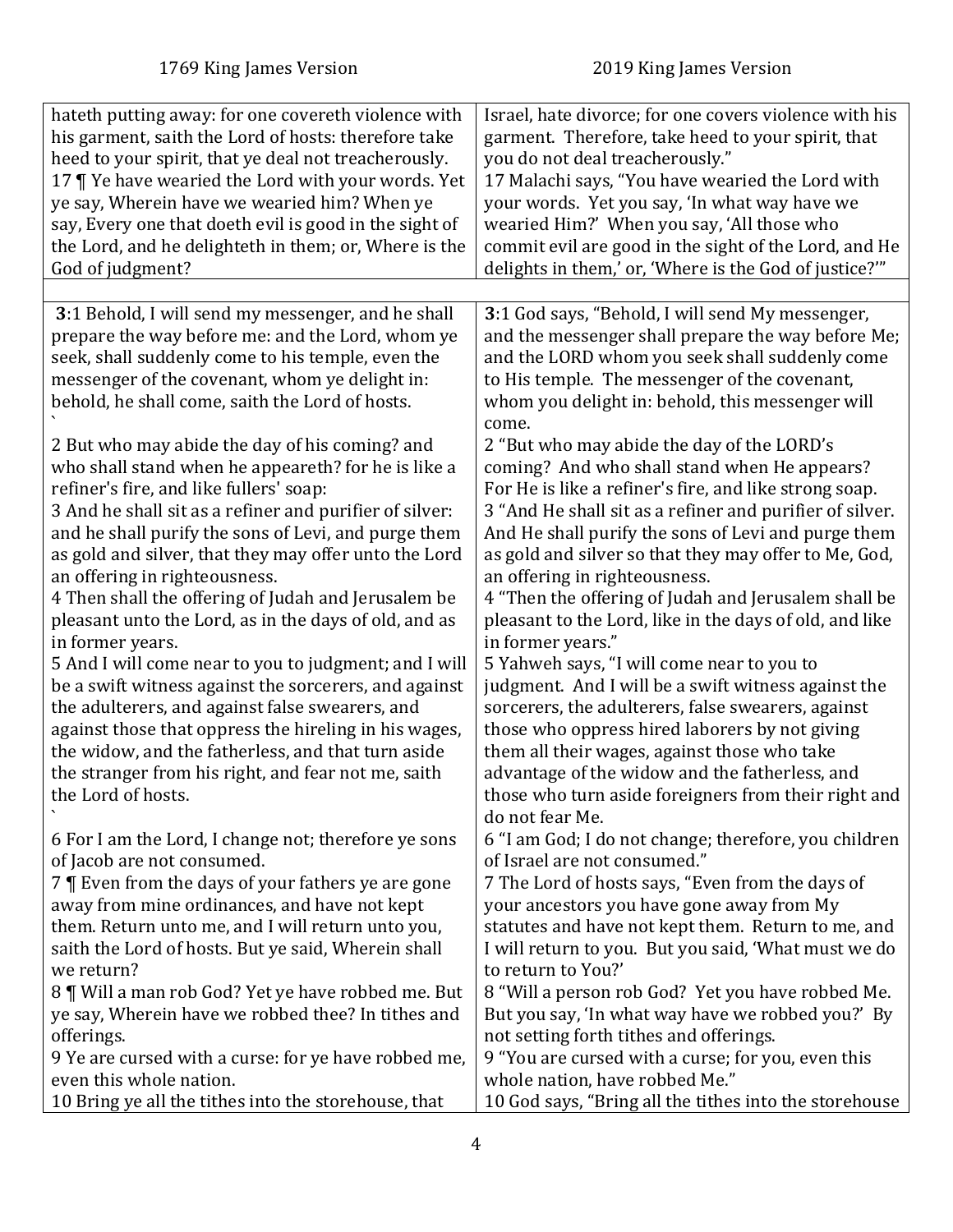<span id="page-4-0"></span>

| there may be meat in mine house, and prove me                                                                                                                                                                                                                                                                                                                                                                                                                                                      | so that there may be food there. And prove Me now,                                                                                                                                                                                                                                                                                                                                                                                                                        |
|----------------------------------------------------------------------------------------------------------------------------------------------------------------------------------------------------------------------------------------------------------------------------------------------------------------------------------------------------------------------------------------------------------------------------------------------------------------------------------------------------|---------------------------------------------------------------------------------------------------------------------------------------------------------------------------------------------------------------------------------------------------------------------------------------------------------------------------------------------------------------------------------------------------------------------------------------------------------------------------|
| now herewith, saith the Lord of hosts, if I will not                                                                                                                                                                                                                                                                                                                                                                                                                                               | if I will not open for you the windows of heaven,                                                                                                                                                                                                                                                                                                                                                                                                                         |
| open you the windows of heaven, and pour you out                                                                                                                                                                                                                                                                                                                                                                                                                                                   | and pour out upon you such a blessing that there                                                                                                                                                                                                                                                                                                                                                                                                                          |
| a blessing, that there shall not be room enough to                                                                                                                                                                                                                                                                                                                                                                                                                                                 | will not be room enough to receive it.                                                                                                                                                                                                                                                                                                                                                                                                                                    |
| receive it.                                                                                                                                                                                                                                                                                                                                                                                                                                                                                        | 11 "And I will rebuke the devourer (the locust, for                                                                                                                                                                                                                                                                                                                                                                                                                       |
| 11 And I will rebuke the devourer for your sakes,                                                                                                                                                                                                                                                                                                                                                                                                                                                  | example,) for your sakes, and it will not destroy the                                                                                                                                                                                                                                                                                                                                                                                                                     |
| and he shall not destroy the fruits of your ground;                                                                                                                                                                                                                                                                                                                                                                                                                                                | fruits of your soil. Neither will your grapevine drop                                                                                                                                                                                                                                                                                                                                                                                                                     |
| neither shall your vine cast her fruit before the time                                                                                                                                                                                                                                                                                                                                                                                                                                             | its fruit before the fruit ripens in the field.                                                                                                                                                                                                                                                                                                                                                                                                                           |
| in the field, saith the Lord of hosts.                                                                                                                                                                                                                                                                                                                                                                                                                                                             | 12 "And all nations will call you blessed: for you will                                                                                                                                                                                                                                                                                                                                                                                                                   |
| 12 And all nations shall call you blessed: for ye shall                                                                                                                                                                                                                                                                                                                                                                                                                                            | be a delightful land."                                                                                                                                                                                                                                                                                                                                                                                                                                                    |
| be a delightsome land, saith the Lord of hosts.                                                                                                                                                                                                                                                                                                                                                                                                                                                    | 13 The Lord says, "Your words have been stout                                                                                                                                                                                                                                                                                                                                                                                                                             |
| 13   Your words have been stout against me, saith                                                                                                                                                                                                                                                                                                                                                                                                                                                  | against Me. Yet you say, 'What have we spoken so                                                                                                                                                                                                                                                                                                                                                                                                                          |
| the Lord. Yet ye say, What have we spoken so much                                                                                                                                                                                                                                                                                                                                                                                                                                                  | much against you?'                                                                                                                                                                                                                                                                                                                                                                                                                                                        |
| against thee?                                                                                                                                                                                                                                                                                                                                                                                                                                                                                      | 14 "You have said, 'It is vain to serve God; and what                                                                                                                                                                                                                                                                                                                                                                                                                     |
| 14 Ye have said, It is vain to serve God: and what                                                                                                                                                                                                                                                                                                                                                                                                                                                 | profit is it that we have kept His statutes and that                                                                                                                                                                                                                                                                                                                                                                                                                      |
| profit is it that we have kept his ordinance, and that                                                                                                                                                                                                                                                                                                                                                                                                                                             | we have walked mournfully before the Lord of                                                                                                                                                                                                                                                                                                                                                                                                                              |
| we have walked mournfully before the Lord of                                                                                                                                                                                                                                                                                                                                                                                                                                                       | hosts?                                                                                                                                                                                                                                                                                                                                                                                                                                                                    |
| hosts?                                                                                                                                                                                                                                                                                                                                                                                                                                                                                             | 15 "And now we call the proud happy; yes, those                                                                                                                                                                                                                                                                                                                                                                                                                           |
| 15 And now we call the proud happy; yea, they that                                                                                                                                                                                                                                                                                                                                                                                                                                                 | who work wickedness prosper; yes, those who                                                                                                                                                                                                                                                                                                                                                                                                                               |
| work wickedness are set up; yea, they that tempt                                                                                                                                                                                                                                                                                                                                                                                                                                                   | tempt God succeed in doing so.'                                                                                                                                                                                                                                                                                                                                                                                                                                           |
| God are even delivered.                                                                                                                                                                                                                                                                                                                                                                                                                                                                            | 16 "Then those who feared Yahweh spoke often to                                                                                                                                                                                                                                                                                                                                                                                                                           |
| 16   Then they that feared the Lord spake often one                                                                                                                                                                                                                                                                                                                                                                                                                                                | one another, and the Lord listened and heard it.                                                                                                                                                                                                                                                                                                                                                                                                                          |
| to another: and the Lord hearkened, and heard it,                                                                                                                                                                                                                                                                                                                                                                                                                                                  | And a book of remembrance was written before                                                                                                                                                                                                                                                                                                                                                                                                                              |
| and a book of remembrance was written before him                                                                                                                                                                                                                                                                                                                                                                                                                                                   | Him for those who were in awe of the Lord, and                                                                                                                                                                                                                                                                                                                                                                                                                            |
| for them that feared the Lord, and that thought                                                                                                                                                                                                                                                                                                                                                                                                                                                    | who thought upon His name."                                                                                                                                                                                                                                                                                                                                                                                                                                               |
| upon his name.                                                                                                                                                                                                                                                                                                                                                                                                                                                                                     | 17 The Lord of hosts says, "They shall be Mine in                                                                                                                                                                                                                                                                                                                                                                                                                         |
| 17 And they shall be mine, saith the Lord of hosts, in                                                                                                                                                                                                                                                                                                                                                                                                                                             | that day when I make up My jewels; and I will spare                                                                                                                                                                                                                                                                                                                                                                                                                       |
| that day when I make up my jewels; and I will spare                                                                                                                                                                                                                                                                                                                                                                                                                                                | them, as parents spare their own child who serves                                                                                                                                                                                                                                                                                                                                                                                                                         |
| them, as a man spareth his own son that serveth                                                                                                                                                                                                                                                                                                                                                                                                                                                    | them.                                                                                                                                                                                                                                                                                                                                                                                                                                                                     |
| him.                                                                                                                                                                                                                                                                                                                                                                                                                                                                                               | 18 "Then you shall return and discern between the                                                                                                                                                                                                                                                                                                                                                                                                                         |
| 18 Then shall ye return, and discern between the                                                                                                                                                                                                                                                                                                                                                                                                                                                   | righteous and the wicked, between the person who                                                                                                                                                                                                                                                                                                                                                                                                                          |
| righteous and the wicked, between him that serveth                                                                                                                                                                                                                                                                                                                                                                                                                                                 | serves God and the person who does not serve                                                                                                                                                                                                                                                                                                                                                                                                                              |
| God and him that serveth him not.                                                                                                                                                                                                                                                                                                                                                                                                                                                                  | Him."                                                                                                                                                                                                                                                                                                                                                                                                                                                                     |
|                                                                                                                                                                                                                                                                                                                                                                                                                                                                                                    |                                                                                                                                                                                                                                                                                                                                                                                                                                                                           |
| 4:1 For, behold, the day cometh, that shall burn as<br>an oven; and all the proud, yea, and all that do<br>wickedly, shall be stubble: and the day that cometh<br>shall burn them up, saith the Lord of hosts, that it<br>shall leave them neither root nor branch.<br>2   But unto you that fear my name shall the Sun of<br>righteousness arise with healing in his wings; and<br>ye shall go forth, and grow up as calves of the stall.<br>3 And ye shall tread down the wicked; for they shall | 4:1 Yahweh says, "Behold, the day comes that shall<br>burn as an oven, and all the proud and all who act<br>wickedly shall be stubble. And the day that comes<br>shall burn them up so that it shall leave them<br>neither root nor branch.<br>2 "But on you who fear My name, the sun of<br>righteousness shall rise with healing in its rays; and<br>you shall go forth as happy as calves let out of the<br>stall.<br>3 "And you shall tread down the wicked, for they |
| be ashes under the soles of your feet in the day that                                                                                                                                                                                                                                                                                                                                                                                                                                              | shall be ashes under the soles of your feet in the day                                                                                                                                                                                                                                                                                                                                                                                                                    |
| I shall do this, saith the Lord of hosts.                                                                                                                                                                                                                                                                                                                                                                                                                                                          | that I do this.                                                                                                                                                                                                                                                                                                                                                                                                                                                           |